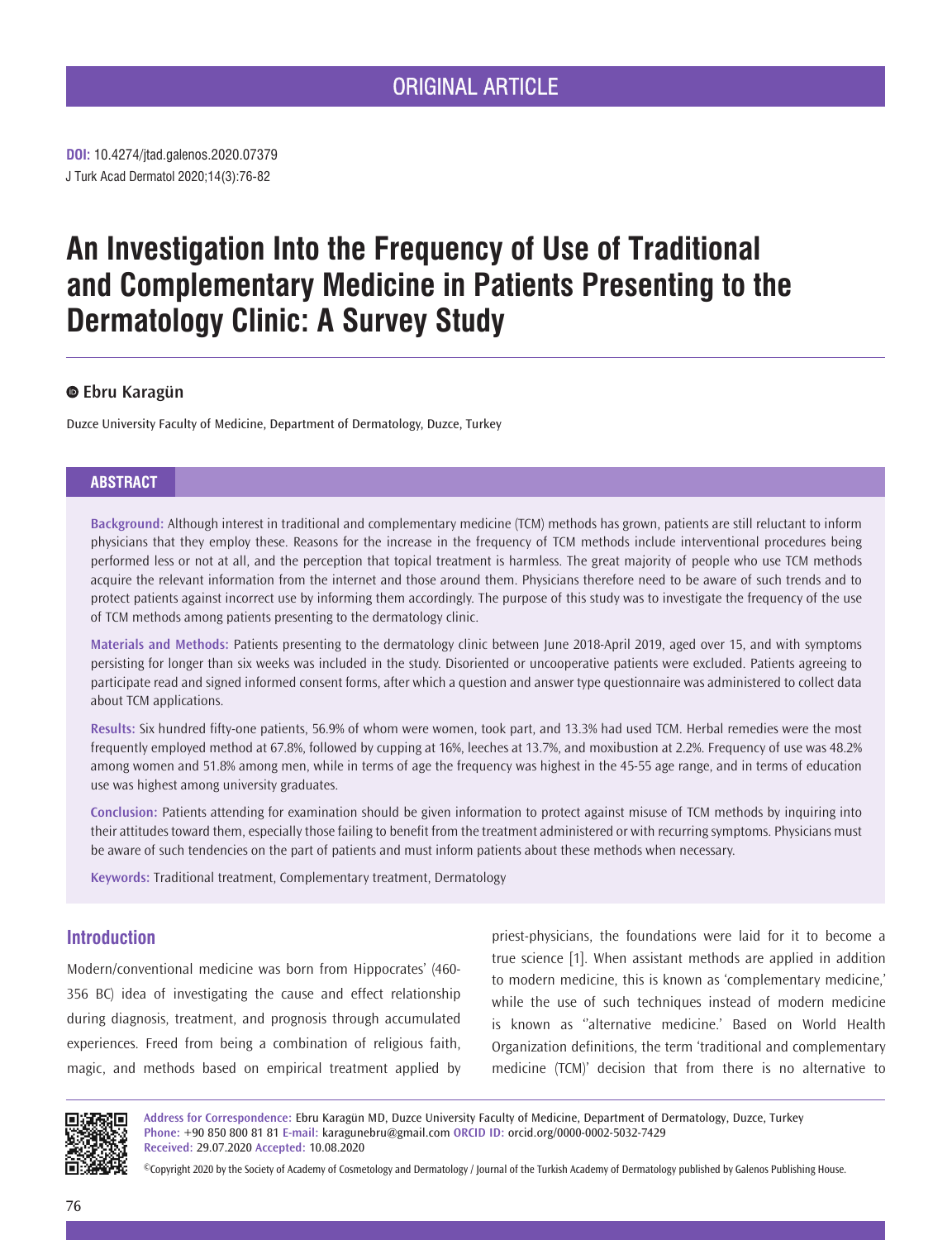medicine, only to treatment could be an alternative [2]. TCM refers to the totality of skills and practices, explicable or otherwise, based on theories, beliefs, and experiences specific to different cultures in the preservation of health in addition to protecting against, diagnosing, and healing or treating physical and mental diseases [3]. Fifteen forms of TCM are currently approved by the Turkish Ministry of Health - phytotherapy, mesotherapy, larval therapy, prolotherapy, cupping, music therapy, hypnotherapy, homeopathy, leech therapy, ozone therapy, osteopathy, reflexology, acupuncture, apitherapy, and chiropractic [2]. Diseases have been present throughout human history, and there has been a constant search for treatments. The search for a solution outside evidence-based medicine on the part of the patient or relative, the knowledge that the disease in question may persist for a lifetime, recurrence of symptoms after treatment, and the belief that natural compounds have no side-effects all encourage the use of TCM [4]. Reasons for use vary among countries depending on their level of development. In developing countries, TCM is used to meet the basic health needs of communities, while in developed countries it is more used in diseases to which conventional medicine fails to find a solution [5]. Previous studies have investigated the use of TCM among patients presenting to dermatology clinics in countries with very different sociocultural characteristics, such as Singapore [6], the USA [7], the United Kingdom [8], Taiwan [9], Saudi Arabia [10], and Iran [11]. The common finding of these studies is that TCM is commonly employed among patients presenting to dermatology clinics, that patients are reluctant to report this, and that dermatologists therefore need to raise their awareness on the subject of TCM. However, the number of studies from Turkey investigating the frequency of use of TCM in the field of dermatology, the methods employed, and the frequency of their side-effects and effectiveness, is insufficient.

The purpose of this study was to investigate the use of TCM among patients with dermatological symptoms persisting for longer than six weeks presenting to a dermatology clinic in Turkey.

# **Materials and Methods**

Patients presenting to the dermatology clinic between June 2018 and April 2019, aged over 15, and with symptoms persisting for longer than six weeks, and patients attending routine clinical follow-ups were included in the study. Disoriented or uncooperative patients were excluded. All patients meeting the inclusion/exclusion criteria were invited to take part. Patients agreeing to participate read and signed informed consent forms, after which a question and answer type structured questionnaire (Appendix 1) was administered to collect data about TCM applications.

Approval for the study was granted by the Duzce University Ethical Committee (no: 2019/109).

#### **Statistical Analysis**

Statistical analysis was performed on Statistical Package for the Social Sciences Software (Windows 20.0; SPSS Inc., IL, USA). Descriptive statistics were calculated as frequency and percentage for categorical variables.

## **Results**

Demographic data for the patients in the study are shown in Table 1, and distributions of TCM use among patients using TCM are shown by age, sex, and education level in Table 2.

In Table 3, TCM was employed by 13.3% of the patients in the study. The most popular TCM method, at 67.8%, was herbal products. Cupping was used by 16% of patients, leech therapy by 13.7%, and moxibustion by 2.2%.

| Table 1. Demographic data |                   |     |  |  |
|---------------------------|-------------------|-----|--|--|
| Sex                       | Male              | 280 |  |  |
|                           | Female            | 371 |  |  |
| Age                       | $15 - 25$         | 146 |  |  |
|                           | 25-35             | 160 |  |  |
|                           | 35-45             | 142 |  |  |
|                           | 45-55             | 128 |  |  |
|                           | 55 and over       | 75  |  |  |
| <b>Education</b>          | <b>Illiterate</b> | 22  |  |  |
|                           | Literate          | 31  |  |  |
|                           | Elementary school | 113 |  |  |
|                           | Middle school     | 63  |  |  |
|                           | High school       | 210 |  |  |
|                           | University        | 212 |  |  |

**Table 2. Rates of traditional-complementary medicine use by sex, age and education level**

| Sex              | Female            | 42 (48.2%) |
|------------------|-------------------|------------|
|                  | Male              | 45 (51.8%) |
| Age              | $15-25$ years     | 12 (8.2%)  |
|                  | $25-35$ years     | 20 (12.5%) |
|                  | 35-45 years       | 14 (9.8%)  |
|                  | 45-55 years       | 28 (31.1%) |
|                  | 55 or over        | 13 (14.9%) |
| <b>Education</b> | <b>Illiterate</b> | 3(13.6%)   |
|                  | Literate          | $2(6.4\%)$ |
|                  | Elementary school | 16 (14.1%) |
|                  | Middle school     | 10 (15.8%) |
|                  | High school       | 18 (8.5%)  |
|                  | University        | 38 (17.9%) |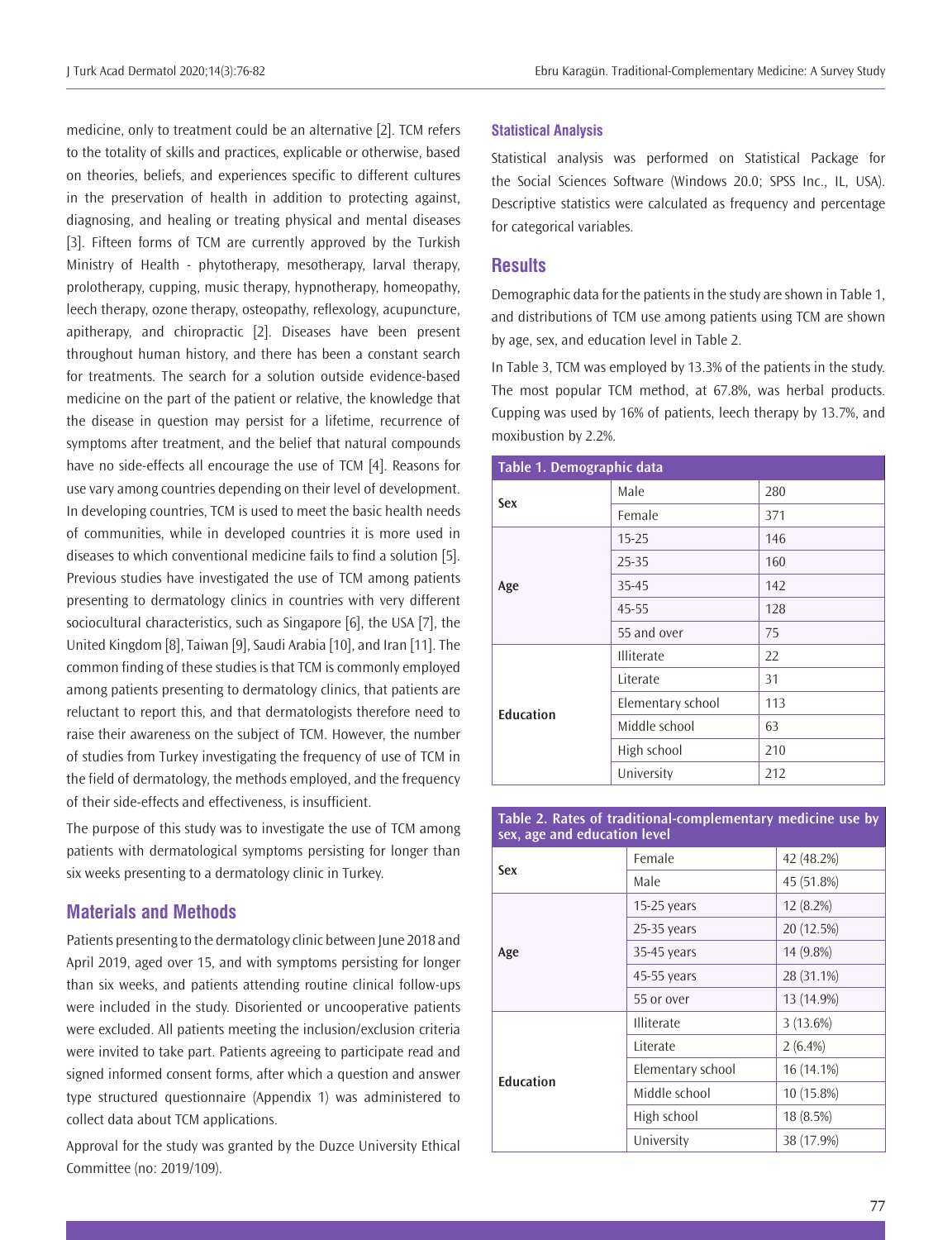| Table 3. Traditional-complementary medicine questionnaire results |                                                               |                |  |  |
|-------------------------------------------------------------------|---------------------------------------------------------------|----------------|--|--|
|                                                                   | Using                                                         | 87 (13.3%)     |  |  |
| <b>TCM</b>                                                        | Thinking of using                                             | 27             |  |  |
|                                                                   | Erythematous-squamous diseases                                | 27             |  |  |
|                                                                   | Chronic pruritus- chronic urticaria                           | $\overline{7}$ |  |  |
| <b>Diagnosis</b>                                                  | Zona zoster-related pain                                      | 5              |  |  |
|                                                                   | Chronic eczema                                                | 36             |  |  |
|                                                                   | Stasis ulcer-chronic wounds                                   | $\overline{4}$ |  |  |
|                                                                   | Other                                                         | 8              |  |  |
|                                                                   | $<$ 5 years                                                   | 449            |  |  |
| <b>Duration of disease</b>                                        | 5-10 years                                                    | 124            |  |  |
|                                                                   | >10 years                                                     | 78             |  |  |
| <b>Additional chronic disease</b>                                 | Yes                                                           | 205            |  |  |
|                                                                   | N <sub>o</sub>                                                | 446            |  |  |
|                                                                   | Herbal products (as ointment)                                 | 59             |  |  |
|                                                                   | Herbal products (for eating or drinking)                      | -----          |  |  |
|                                                                   | Acupuncture                                                   | -----          |  |  |
| TCM method(s) used                                                | Cupping                                                       | 14             |  |  |
|                                                                   | Leech therapy                                                 | 12             |  |  |
|                                                                   | Moxibustion                                                   | $\overline{2}$ |  |  |
|                                                                   | Other                                                         | -----          |  |  |
|                                                                   | Support                                                       | 85             |  |  |
| Aims behind TCM use                                               | Treatment                                                     | $\overline{2}$ |  |  |
|                                                                   | Protection against attacks                                    | $\overline{a}$ |  |  |
|                                                                   | Yes                                                           | $\overline{2}$ |  |  |
| <b>Benefit obtained from TCM methods</b>                          | N <sub>0</sub>                                                | 85             |  |  |
|                                                                   | Worsening of symptoms                                         | 12             |  |  |
| Prior receipt of information about TCM                            | Yes                                                           | 72             |  |  |
|                                                                   | N <sub>0</sub>                                                | 15             |  |  |
| Did the information you obtained come from the internet?          | Yes                                                           | 40             |  |  |
|                                                                   | No                                                            | 15             |  |  |
| Did you have your TCM method applied in a hospital setting?       | Yes                                                           | 20             |  |  |
|                                                                   | No                                                            | 67             |  |  |
| Did any side-effects arise from the TCM method?                   | Yes                                                           | 14             |  |  |
|                                                                   | No                                                            | 63             |  |  |
| If you used TCM, would you use it again?                          | Twenty-four out of 87 patients stated they might use it again |                |  |  |
| TCM: Traditional-complementary medicine                           |                                                               |                |  |  |

Three of the seven patients with psoriasis used leech therapy, and four used cupping.

The seven patients with chronic pruritus and chronic urticaria applied cupping.

Two of the patients with zona zoster-related post-herpetic neuralgia employed cupping, one employed leech therapy, and two used moxibustion.

Two patients with acne rosacea employed leech therapy, but reported an increase in their symptoms. Three out of four patients with androgenic alopecia used leech therapy, and one employed cupping.

Three patients with venous ulcer employed leech therapy, with healing accelerating in one of these, and other reporting partial improvement. Fifty-nine patients with existing diagnoses of chronic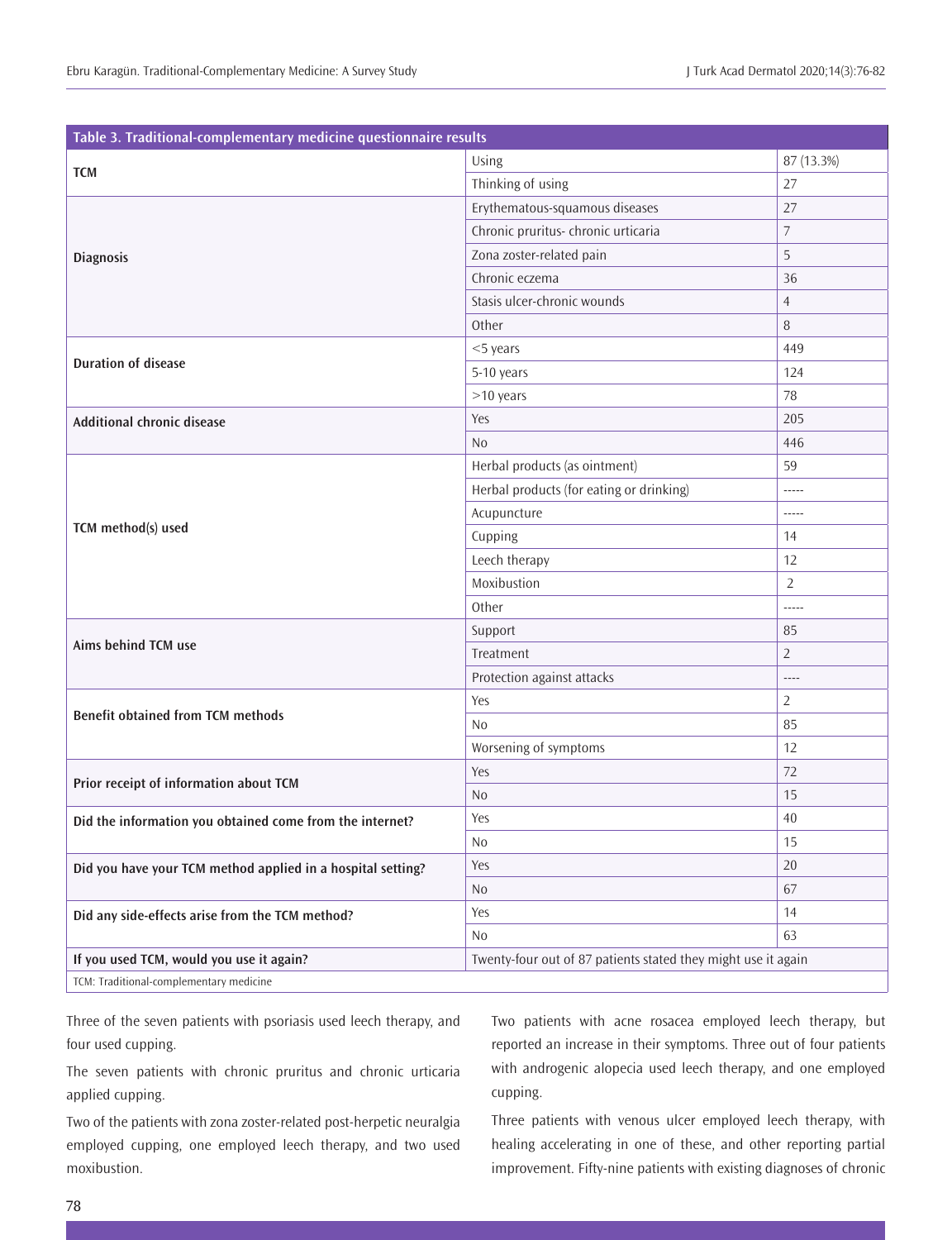eczema and psoriasis reported employing creams made from various herbal compounds.

In terms of side-effects, cupping-related scarring was determined in one patient, worsening of lesions after cupping in three patients, allergic contact dermatitis associated with creams applied in two patients, cheloid in leech bite points in one patient, and allergic reaction after leech therapy in three patients in Table 3.

#### **Discussion**

As in the rest of the world, procedures described as TCM began being increasingly employed in Turkey after the 1990s. However, 60-80% of patients using TCM methods are reported to conceal this from their physicians [12]. Reported TCM use rates among patients presenting to dermatology clinics are 25.7% in Singapore [6], 45% in the United Kingdom [8], 41% in Taiwan [9], 40% in Saudi Arabia [10], and 31.3% in Ireland [11].

In their study of 1.610 patients from eastern Turkey, Bilgili et al. [13] determined that 43.7% used at least one TCM method, particularly henna, cologne, prayer, and herbal remedies. Can et al. [14] reported TCM use among 26.1% of pediatric patients, most commonly herbal remedies, and that the father being a university graduate increased the use rate. In a study of 217 patients, Sivamani et al. [15] found that 13.4% used TCM, the most common method again being herbal remedies. A review of 58 studies from 19 countries reported that TCM use rates ranged between 8% and 48.5%, and concluded that homeopathy was more common in Germany, the United Kingdom, and Canada, while the use of herbal remedies was more frequent in Germany, Turkey and Brazil [16].

The TCM use rate in the present study was 13.3%, the most commonly employed method being herbal remedies at 67.8%. The highest rate of use was among university graduates at 17.9% (n=38). No patients in this study used acupuncture for dermatological diseases.

The second most commonly applied TCM method after herbal remedies was cupping, at 16%. Patients with psoriasis, chronic pruritus, chronic urticaria, post-herpetic neuralgia, and androgenic alopecia had cupping performed. Cupping is a traditional therapy that has been performed for thousands of years across the world [17]. There are two forms of cupping - dry and wet. It is defined as eliminating 'stagnant blood' from the body [5]. Studies have investigated its use in various medical conditions, including dermatological applications. Despite the absence of high-quality clinical studies evaluating the effectiveness of cupping therapy, it is widely employed worldwide [17]. Several studies have discussed inappropriate applications resulting in various complications [18]. A review of 12 randomized controlled studies involving 842 patients with urticia reported that wet cupping might be capable of enhancing the efficacy of antihistaminic therapy. However, that

review also reported that the need for attention in the results of studies regarding cupping since they might be poor quality [19]. A meta-analysis of studies involving the application of cupping in patients with psoriasis concluded that it was not effective in treating the [20]. Paradoxically, there are numerous cases in the literature of the Koebner phenomenon developing in association with cupping [21,22]. Tian et al. [23] found that wet cupping exhibited its effect by reducing substance P levels in patients with postherpetic neuralgia. Another study also reported that cupping was effective in shingles-related post-herpetic neuralgia [24]. The most commonly encountered side-effects of cupping include anemia due to excessive bleeding [25,26] and herpes virus infection [27]. Later changes include scarring in the incision site and hyperpigmentation [28]. Histories revealed exacerbation of lesions occurred following cupping in patients diagnosed with psoriasis in this study, partial improvement in one patient with chronic pruritus and post-herpetic neuralgia, and to no therapeutic effectiveness in other patients taking part.

Leech therapy was employed by 13.7% of the patients in this study. The treatment of medical problems using medical leeches is known as hirudotherapy. Leeches feed on the blood of the organism to which they attach themselves. Anesthetic substances in leech secretions reduce pain, while their anticoagulant properties prevent clotting. The effects of leech therapy are thought to be due to the secretions containing hirudin, hyaluronidase, kaline, destabilase, aspirase, eglin, bdellin, dekorsin, guamerin, piguamerin, gelin, gamma-glutamyl transpeptidase, platelet-activating factor antagonist, ornithine-rich plasma, and other active biomolecules [29]. The US Food and Drug Administration approved the use of medical leeches in the healing of graft tissue and problems associated with venous congestion in 2004 [30]. Cases have been reported of successful use of leech application in healing chronic wounds [30,31] and venous congestion [32]. In an analysis of case reports and case series collected from 67 different article, Whitaker et al. [33] reported that leech application assisted flap rescue in 216 patients undergoing flap surgery. In addition to the proven efficacy of leech therapy, Aktaş and Hamidi [34] reported a different case, of a patient treated on an outpatient basis for warts recalcitrant to treatment persisting for seven years. Those authors reported that shrinkage occurred followed leech therapy applied by the patient. Two patients with rosea in this study underwent leech therapy, but reported a worsening in their symptoms. Three patients with venous ulcers had leech therapy performed, with one reporting accelerated healing and another partial improvement. Patients with existing psoriasis reported no effectiveness of leech therapy, and one reported increased pruritus as a side-effect. The most commonly reported side-effect of leech application is infection, at a rate of 21.8%. Infections arise from the leech's microbiota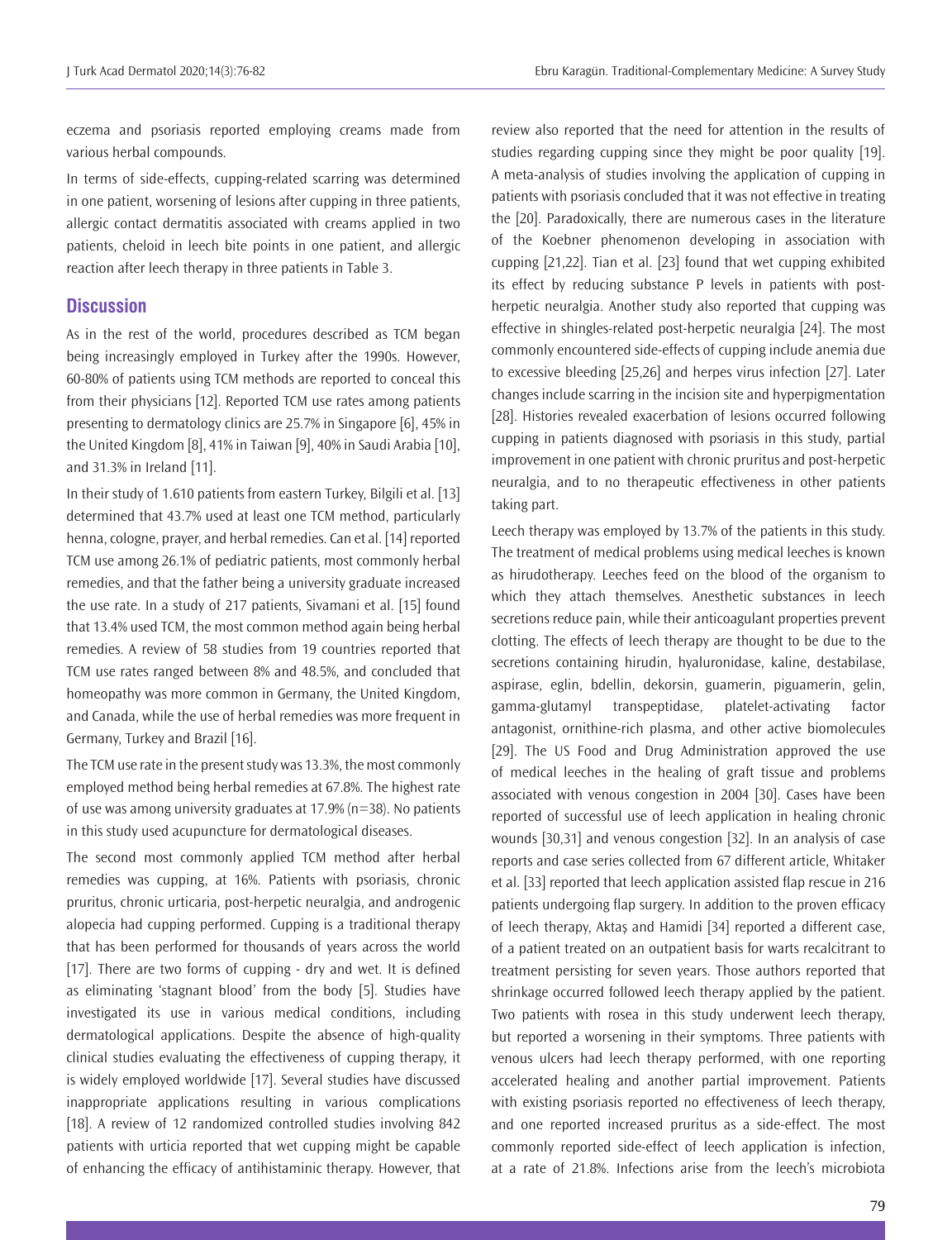[33]. Bauters et al. [35] determined an infection rate of 27.5% and recommended the prophylactic use of levofloxacin. One rare sideeffect is pseudolymphoma [36,37,38]. Another side-effect that may be seen is allergic reaction [39]. Hemoglobin should be monitored due to continuous blood loss for several hours during and after leech therapy, and transfusion must be performed if necessary [33]. Three patients presented to our clinic due to development of allergy (Figure 1) following leech therapy. One patient also presented due to cheloid after leech therapy. A patient with existing venous congestion and chronic venous ulcer reported benefitting after leech application. Leech applications can be employed for wound healing due to their prophylactic and palliative effects. However, standard procedures and scientific parameters need to be developed if the effectiveness of leech application is to be proved in a rational manner.

Herbal remedies were the most commonly used TCM method in this study. These have been used in the treatment of dermatological diseases for hundreds of years [40]. The use of natural herbal compounds has become increasingly popular in recent years [41]. Recent research from the USA has determined use of a herbal product among 20-60% of adolescents and in 70% of individuals between 30 and 40. Men frequently use these for therapeutic purposes, while women more often employ them for cosmetic reasons [41]. In a study from Iran, Dastgheib et al. [11] reported that 31.3% (n=188) of 600 patients used TCM. The great majority of these patients, 89.9%, favored herbal products. The majority of patients using herbal remedies were also in the eczema group. According to the World Health Organization, some 35,000-70,000 plants worldwide are used for therapeutic purposes, of which only 5.000 have been subjected to medical analysis [42]. These products, generally inaccurately described as herbal medicines, are



**Figure 1.** Erythematous papules in leech biting areas

propagated by physicians and non-physicians based on reports with no supporting scientific evidence, and are sold in places where they are easily accessible to all. Although patients are reluctant to admit to using these products, they employ them in an uncontrolled manner out of the belief that 'natural products are harmless.' Worsening of lesions was observed in a patient receiving biological therapy and under follow-up by ourselves. When asked about this, the patient stated that she had purchased a product containing seaweed online, had rubbed it on her body and left it there for six h, and that the symptoms had subsequently worsened within one week.

#### **Study Limitation**

The number of patients is limited in terms of survey study.

#### **Conclusion**

TCM enjoys a wider range of use than physicians may expect. Patients are largely advised to use TCM by non-professionals. They are also reluctant to consult physicians to obtain information about the applications they are considering using. They use the internet, the media, and friends and relatives as sources of information, for which reason TCM usage rates are rising. Patients should be asked about the use of TCM when an otherwise unexplained worsening in lesions is detected. At the same time, it should always be remembered that the TCM methods employed may interact with conventional medications.

#### **Ethics**

**Ethics Committee Approval:** The study was conducted in the light of the declaration of Helsinki and followed a protocol approved by Duzce University Ethical Committee (approval number: 2019/109).

**Informed Consent:** Patients were recruited in the study after being given informed consent.

**Peer-review:** Internally peer-reviewed.

**Financial Disclosure:** The author declared that this study received no financial support.

#### **References**

- 1. Şahin S. Türkiye Aile Hekimliği Dergisi 2017;21:159-162.
- 2. Geleneksel ve tamamlayıcı tıp uygulamaları yönetmeliği. 27 Ekim 2014 tarih ve 29158 sayılı Resmi Gazete. Erişim adresi: https://www.resmigazete.gov.tr/ eskiler/2014/10/20141027-3.htm?ref=bulabul.com
- 3. World Health Organization. General Guidelines for Methodologies on Research and Evaluation of Traditional Medicine. Geneva: WHO Books; 2000:80
- 4. Somer P, Vatanoğlu-Lutz EE. Geleneksel ve Tamamlayıcı Tıp Uygulamaları Yönetmeliği'nin Hukuki ve Etik Açıdan Değerlendirilmesi. Anatolian Clin 2017;2:58-65.
- 5. Yüksel NA, Açıkgöz B, Yüksel C, Ayoğlu FN, Er T. Hekimlerin Geleneksel ve Tamamlayıcı Tıp Uygulamalarına Bakış Açısı. ESTÜDAM Halk Sağlığı Dergisi 2019;4:276-286.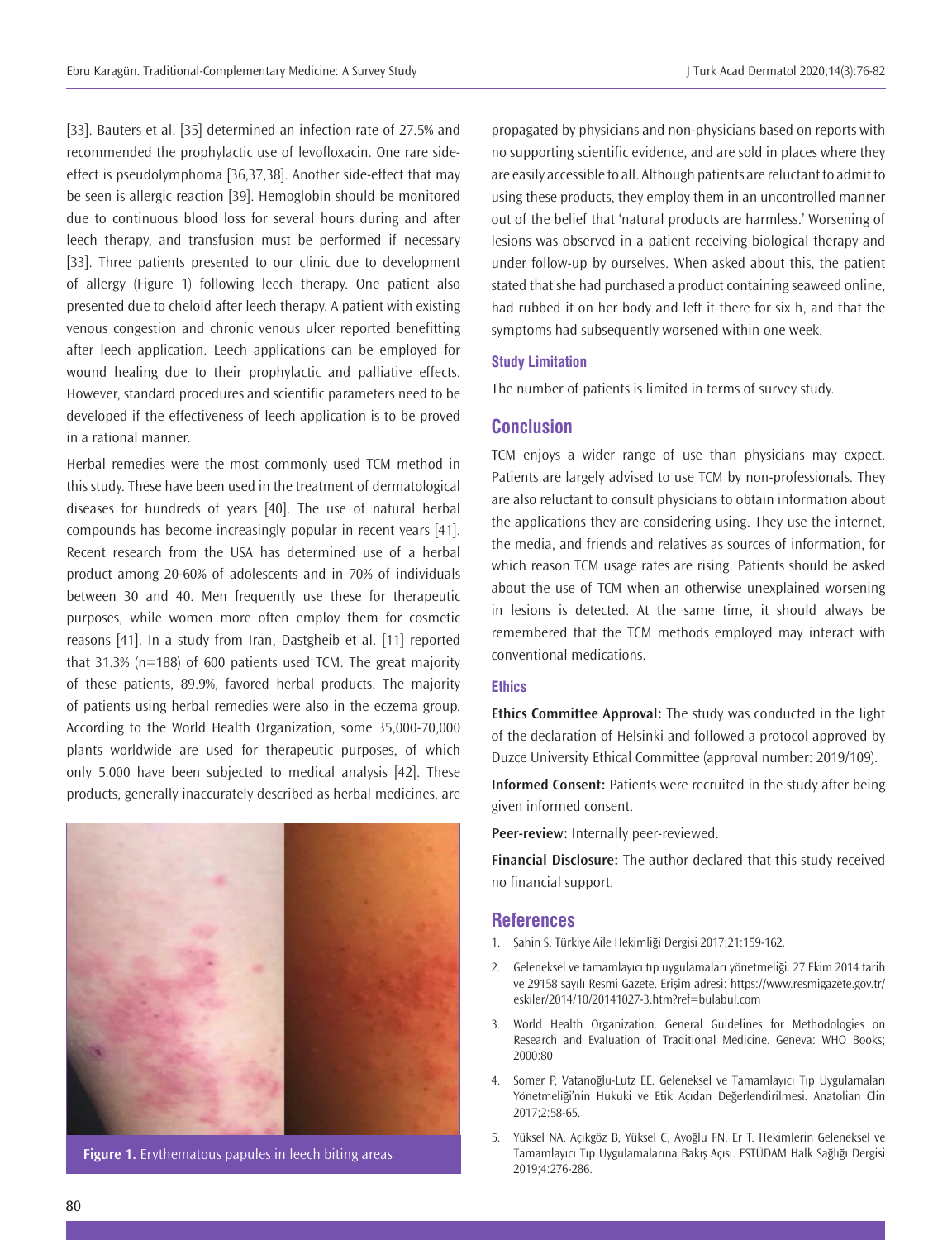- 6. See A, Teo B, Kwan R, Lim R, Lee J, Tang MB, Verkooijen HM. Use of complementary and alternative medicine among dermatology outpatients in Singapore. Australas I Dermatol 2011:52:7-13.
- 7. Landis ET, Davis SA, Feldman SR, Taylor S. Complementary and alternative medicine use in dermatology in the United States. J Altern Complement Med 2014;20:392-398.
- 8. Baron SE, Goodwin RG, Nicolau N, Blackford S, Goulden V. Use of complementary medicine among outpatients with dermatologic conditions within Yorkshire and South Wales, United Kingdom. J Am Acad Dermatol 2005;52:589-594.
- 9. Chen YF, Chang JS. Complementary and alternative medicine use among patients attending a hospital dermatology clinic in Taiwan. Int J Dermatol 2003;42:616-621.
- 10. A AlGhamdi KM, Khurrum H, Al-Natour SH, Alghamdi W, Mubki T, Alzolibani A, Hafez DM, AlDraibi M. Use of Complementary and Alternative Medicine Among Dermatology Outpatients: Results From a National Survey. J Cutan Med Surg 2015;19:570-579.
- 11. Dastgheib L, Farahangiz S, Adelpour Z, Salehi A. The Prevalence of Complementary and Alternative Medicine Use Among Dermatology Outpatients in Shiraz, Iran. J Evid Based Complementary Altern Med 2017;22:731-735.
- 12. Türk Tabipleri Birliği Halk Sağlığı Kolu. Available from: www.ttb.org.tr > kutuphane › gatt\_2017
- 13. Bilgili SG, Ozkol HU, Karadag AS, Calka O. The use of complementary and alternative medicine among dermatology outpatients in Eastern Turkey. Hum Exp Toxicol 2014;33:214-221.
- 14. Can B, Akan H, Demir FT, Zindanci I, Cebeci F, Turkoglu Z, Kavala M. Complementary and Alternative Therapies Used by Patients of Pediatric Dermatology Outpatient Clinics in Turkey: A Multicenter Study. Pediatr Dermatol 2017;34:72-77.
- 15. Sivamani RK, Morley JE, Rehal B, Armstrong AW. Comparative prevalence of complementary and alternative medicine use among outpatients in dermatology and primary care clinics. JAMA Dermatol 2014;150:1363-1365.
- 16. Italia S, Wolfenstetter SB, Teuner CM. Patterns of complementary and alternative medicine (CAM) use in children: a systematic review. Eur J Pediatr 2014;173:1413-1428.
- 17. Lowe DT. Cupping therapy: An analysis of the effects of suction on skin and the possible influence on human health. Complement Ther Clin Pract 2017;29:162-168.
- 18. Abbas Zaidi SM, Jameel SS, Jafri K, Khan SA, Ahmad E. Ilaj bil hijamah (cupping therapy) in the Unani system of medicine: anecdotal practice to evidence based therapy. Acta Med Hist Adriat 2016;14:81-94.
- 19. Xiao XJ, Zhang LX, Shi YZ, Yao JP, Cao W, Liu Y, Zou ZH, Zhou SY, Chen ML, Li CX, Zheng QH, Li Y. Cupping therapy for patients with chronic urticaria: A systematic review and meta-analysis. J Integr Med 2020;18:303-312.
- 20. Zhang J, Yu Q, Peng L, Zhang F, Lin W, Guo J, Xiao M, Chen M. Cupping for psoriasis vulgaris: A protocol of systematic review and meta-analysis. Medicine (Baltimore) 2020;99:e20348.
- 21. Vender R, Vender R. Paradoxical, Cupping-Induced Localized Psoriasis: A Koebner Phenomenon. J Cutan Med Surg 2015;19:320-322.
- 22. Yu RX, Hui Y, Li CR. Köebner phenomenon induced by cupping therapy in a psoriasis patient. Dermatol Online J 2013;19:18575.
- 23. Tian H, Tian YJ, Wang B, Yang L, Wang YY, Yang JS. Impacts of bleeding and cupping therapy on serum P substance in patients of postherpetic neuralgia. Zhongguo Zhen Jiu 2013;33:678-681.
- 24. Cao H, Li X, Liu J. An updated review of the efficacy of cupping therapy. PloS one 2012;7:e31793.
- 25. Lee HJ, Park NH, Yun HJ, Kim S, Jo DY. Cupping therapy-induced iron deficiency anemia in a healthy man. Am J Med 2008;121:5‐6.
- 26. Kim TH, Kim KH, Choi JY, Lee MS. Adverse events related to cupping therapy in studies conducted in Korea: a systematic review. Eur J Integr Med 2014;6:434-440.
- 27. Jung YJ, Kim JH, Lee HJ, Bak H, Hong SP, Jeon SY, Ahn SK. A herpes simplex virus infection secondary to acupuncture and cupping. Ann Dermatol 2011;23:67-69.
- 28. Okumuş M. Kupa Tedavisi ve Hacamat. Ankara Med | 2016;4:370-382.
- 29. Yıldız S, Eriş S, Polat NY, Ürper S, Kurt Y, Kurt BB, Yıldız ÜG. Sülük Tedavisi. Integr Tıp Derg 2014;2:21-25.
- 30. Iqbal A, Jan A, Wajid MA, Tariq S. Management of Chronic Non-healing Wounds by Hirudotherapy. World J Plast Surg 2017;6:9-17.
- 31. Kim KS, Sim HS, Shin JH, Hwang JH, Lee SY. The Relationship between Explanation and Patient Compliance in Hirudotherapy. Arch Craniofac Surg 2017;18:179-185.
- 32. Brzezinski P, Solovan C, Chiriac A, Foia L. Positive outcome of medical leeches (hirudotherapy) for venous congestion. Malawi Med J 2015;27:38-39.
- 33. Whitaker IS, Oboumarzouk O, Rozen WM, Naderi N, Balasubramanian SP, Azzopardi EA, Kon M. The efficacy of medicinal leeches in plastic and reconstructive surgery: a systematic review of 277 reported clinical cases. Microsurgery 2012;32:240-250.
- 34. Aktaş H, Hamidi AA. A longstanding giant plantar wart cleared with medicinal leech application in an immunosuppressive patient. Clin Exp Dermatol 2020;45:463-464.
- 35. Bauters T, Buyle F, Blot S, Robays H, Vogelaers D, Van Landuyt K, Vanhove W, Claeys G. Prophylactic use of levofl oxacin during medicinal leech therapy. Int J Clin Pharm 2014;36:995-999.
- 36. Tupikowska M, Woźniak Z, Wojciechowska-Zdrojowy M, Maj J, Jankowska-Konsur A. Hirudotherapy - a rare cause of pseudolymphoma. Postepy Dermatol Alergol 2018;35:225-226.
- 37. Temiz SA, Özer İ, Ataseven A, Dursun R, Fındık S. Cutaneous Pseudolymphoma Due to Hirudotherapy. Turkiye Parazitol Derg 2019;43:50-52.
- 38. Khelifa E, Kaya G, Laffitte E. Cutaneous pseudolymphomas after leech therapy. J Dermatol 2013;40:674-675.
- 39. Pietrzak A, Kanitakis J, Tomasiewicz K, Wawrzycki B, Kozłowska-Łój J, Dybiec E, Chodorowska G. Cutaneous complications of improper leech application. Ann Agric Environ Med 2012;19:790-792.
- 40. Hoffmann J, Gendrisch F, Schempp CM, Wölfle U. New Herbal Biomedicines for the Topical Treatment of Dermatological Disorders. Biomedicines 2020;8:27.
- 41. Mortimer S, Reeder M. Botanicals in dermatology: essential oils, botanical allergens, and current regulatory practices. Dermatitis 2016;27:317-324.
- 42. Ünal M, Dağdeviren HN. Geleneksel ve Tamamlayıcı Tıp Yöntemleri. Euras J Fam Med 2019;8:1-9.